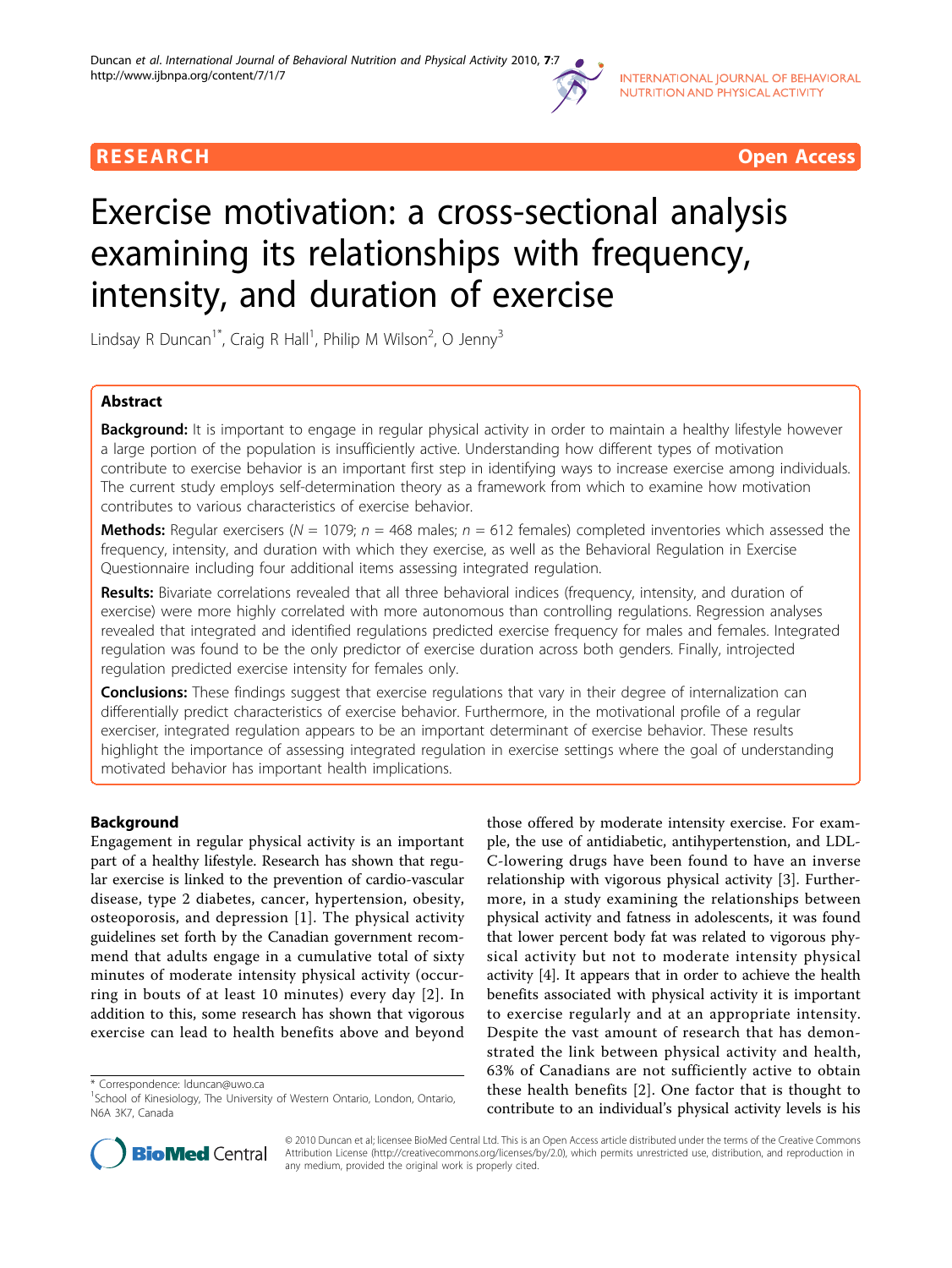or her motivation to exercise. In fact, various types of motivation have been found to influence effort expended during exercise sessions as well as intentions to continue exercising [[5](#page-7-0)].

Self-Determination Theory (SDT) [[6](#page-7-0)] has been proposed as one way of looking at motivation. SDT is a general theory which has frequently been applied in the exercise domain. The SDT framework posits that human motivation lies along a continuum which represents varying degrees of autonomy. Autonomy refers to behaviors being self-determined, or freely initiated by the individual [\[6](#page-7-0)]. The self-determination continuum is comprised of both intrinsic and extrinsic components. Intrinsic motivation occupies the most self-determined end of the continuum and involves motivation derived from the sheer pleasure and satisfaction of engaging in the behavior itself [[6\]](#page-7-0). An exerciser who is intrinsically motivated might swim, for example, because they enjoy the feeling of their body moving through the water. Four distinct behavioral regulations comprise the extrinsic part of the motivational continuum. These four regulations successively decrease in their degree of selfdetermination from autonomous regulations to controlling regulations. Integrated and identified regulations represent the more autonomous forms of extrinsic motivation. Integrated regulation is represented by an individual's belief that a behavior is an important part of his or her identity and is consistent with his or her personal values [[7\]](#page-7-0). An individual who demonstrates integration might go running because they believe they are 'a runner' and therefore running is consistent with their sense of identity. Identified regulation refers to being motivated to perform a behavior because it is personally significant and results in outcomes which are valued by the individual [[6,7\]](#page-7-0). For example, individuals might engage in resistance training because they know that weight bearing activities are important for bone health. Controlling regulations (introjected and external) occupy the less self-determined end of the motivational continuum. Introjected regulation represents the desire to obtain intrapersonal rewards (e.g., pride) or to avoid self-inflicted punishments (e.g., guilt or shame) [\[7](#page-7-0)] while external regulation refers to the desire to obtain external rewards or avoid punishments [[7\]](#page-7-0). An individual who exercises for external reasons might do so to appease their spouse or their physician. It is also possible that an individual will be amotivated. That is, they will engage in a behavior without feeling any motivation, or they will exhibit a complete lack of intention to perform a behavior. An individual's relative location along the self-determination continuum is determined by the degree to which he or she has achieved satisfaction of the basic psychological needs for competence, autonomy, and relatedness [\[8\]](#page-7-0).

One important contention of SDT is that the external regulations and amotivation are less adaptive in nature while intrinsic motivation results in positive motivational consequences. Research has supported this contention with amotivation being linked to behavioral disengagement and negative psychological conditions [[7\]](#page-7-0). Furthermore, intrinsic motivation is associated with persistence at a task as well as psychological health and well-being [[6](#page-7-0)]. In an exercise context, research has examined individuals at various stages of exercise adoption and found that individuals with tendencies toward more regular exercise are more self-determined in their motivation [\[9\]](#page-7-0).

In spite of these findings, it has been suggested that some people may persist at sport and exercise despite being extrinsically motivated [\[10\]](#page-7-0). This suggestion can be highlighted by research examining the relationships between obligatory exercise and motivation. In a study involving regular exercisers it was found that individuals who are preoccupied with exercise, or who exercise at greater frequency, tend to score higher on identified regulation [[11\]](#page-7-0). Furthermore, individuals who experience negative emotional consequences (i.e., anger, depression) when they miss an exercise session tend to score highly on introjected regulation. In terms of exercise intensity, for individuals who show symptoms of exercise dependence, introjected regulation approached significance as a positive predictor of strenuous exercise behavior and identified regulation was found to be a positive predictor of strenuous exercise [[12](#page-7-0)].

Using SDT as a context for examining the motivation of 598 male and female university students engaged in a variety of exercise classes (e.g., weight training, aerobics, swimming), it was found that students who were classified as 'more frequent exercisers' showed higher levels of intrinsic motivation and the autonomous forms of extrinsic regulation compared to 'less frequent exercisers' [[13\]](#page-7-0). A gender analysis revealed that females reported higher levels of intrinsic motivation and autonomous regulations while exercise behavior among males was more externally regulated and amotivated.

Further research examined the relationships between exercise regulations and various motivational consequences (i.e., behavioral intention, effort and importance associated with exercise participation, and current exercise behavior) among university students [[5](#page-7-0)]. Results revealed that identified regulation was the strongest predictor of each of the three exercise behaviors in both males and females. Intrinsic regulation was also found to predict effort and importance for males and females, as well as behavioral intention for females only. These findings were consistent with previous research and with SDT. Interestingly, it was found that introjected regulation was a positive predictor of all three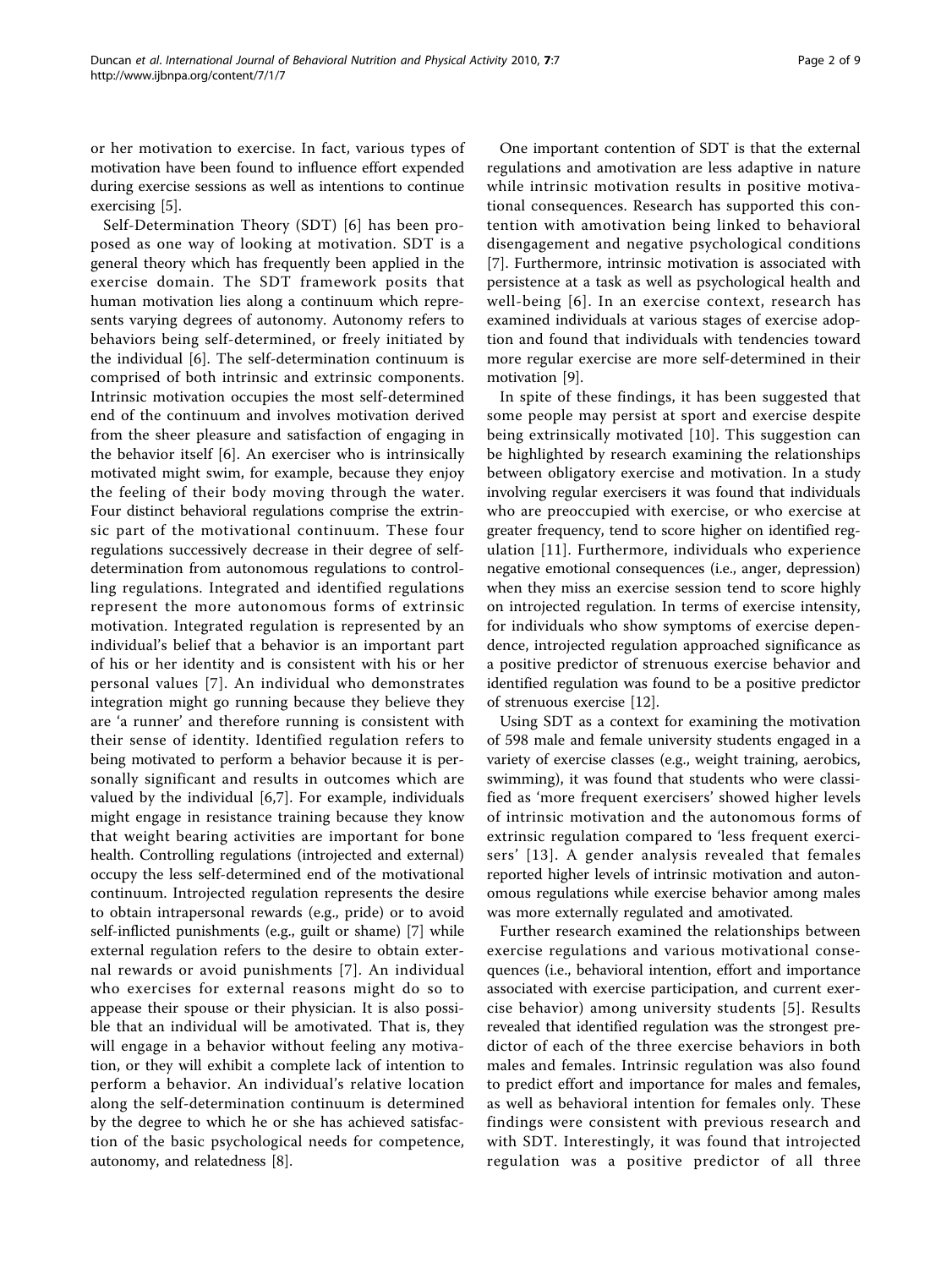motivational consequences for females only. This finding suggested that females may experience a sense of pride associated with exercise or some degree of guilt or shame if they do not exercise.

Overall, it appears that exercise-related motivation varies according to the amount of exercise an individual undertakes. Previous research has considered exercise behavior in several different ways, from intention to exercise and self-reported exercise frequency [[9\]](#page-7-0) to a measure including exercise intensity [\[5\]](#page-7-0) and indicates that different types of behavior (e.g., exercise frequency and intensity) may be differentially regulated. Since SDT suggests that the regulations along the continuum are distinct, it is possible that they can be individually manipulated. If key motivational forces can be identified in regular exercisers and specific motivational deficits can be identified in less frequent exercisers, perhaps it is possible to target the most relevant types of motivation in order to increase exercise behavior among those who are insufficiently active. If this is the case, understanding the unique role that each regulation plays in exercise behavior has important practical implications for exercise interventions.

One main limitation to research regarding motivation to exercise has been that the three basic measures of exercise behavior, frequency, intensity and duration have not been investigated within a single study. Another limitation is the lack of a measure of integrated regulation. Many of the studies examining exercise motivation have used the Behavioral Regulation in Exercise Questionnaire (BREQ) [[14](#page-7-0)] which does not measure integration. More recently, a measure of integrated regulation which is complementary to the BREQ has been developed [[15](#page-7-0)]. The inclusion of an integrated subscale allows for the full spectrum of motives to be measured which is important in order to gain a complete understanding of how individuals are motivated to engage in exercise. Therefore, the purpose of this study was to examine the relationships between three exercise behaviors (frequency, intensity, and duration) and the various behavioral regulations according to the SDT framework, including integrated regulation. Based on the contention of SDT that freechoice behaviors are most closely related to more selfdetermined motives, it was hypothesized that all three exercise behaviors would be most closely related to autonomous regulations and intrinsic motivation.

# Methods

# **Participants**

Participants ( $N = 1054$ ) were male ( $n = 460$ ) and female  $(n = 594)$  volunteer ( $M_{age} = 24.15$ , SD = 9.61) regular exercisers. For the purposes of this study, 'regular exercise' was defined as consistently engaging in at least two exercise sessions (of any kind) each week for the past six months. The sample was largely composed of students with 75% of participants reporting 'student' as their primary occupation. Self-report data revealed the sample was quite active ( $M_{\text{frequency}} = 4.07$  sessions per week,  $SD = 1.77$ ;  $M_{\text{duration}} = 67.31$  minutes per session,  $SD = 28.23$ ; and  $M_{intensity} = 69.71$  weekly METS,  $SD =$ 39.65). Participants listed the exercise activities in which they typically participate. The most commonly cited exercise activities were running (62.6%), weight training (61.2%), playing sports (58.7%), walking (48.5%), and exercising on cardio equipment (e.g., treadmills, stationary bikes, elliptical trainers; 46.8%).

# Measures

Exercise behavior was assessed using a self-report measure in which participants indicated the number of times they exercise in a typical week, the average duration of each session, and the type of exercises they engage in.

The Leisure Time Exercise Questionnaire (LTEQ) [[16](#page-7-0)] was used to assess participants self-reported exercise intensity. Participants indicated the frequency of mild, moderate, and strenuous activity they engage in for at least 15 minutes during a typical week. A composite exercise behavior score was then calculated using the weighted sum of each exercise intensity according to the following formula: (mild  $\times$  3) + (moderate  $\times$  5) + (strenuous  $\times$  9). The result was a weekly MET (units of metabolic equivalence) value. The LTEQ has been found to be valid and reliable when compared to objective measures of physical activity [\[17\]](#page-8-0).

The Behavioral Regulation in Exercise Questionnaire-version 2 (BREQ-2) [[18\]](#page-8-0) is a 19-item self-report measure which was adapted from the original BREQ [[14](#page-7-0)] and assesses exercise regulations according to the SDT framework. The BREQ-2 includes 5 subscales assessing intrinsic (e.g., "I enjoy my exercise sessions;"  $n = 4$ ), identified (e.g., "It's important to me to exercise regularly;"  $n = 4$ ), introjected (e.g., "I feel guilty when I don't exercise;"  $n = 3$ ), and external (e.g., "I feel under pressure from my family/friends to exercise;"  $n = 4$ ) regulations as well as amotiviation (e.g., "I don't see why I should have to exercise;"  $n = 4$ ). Each item is rated on a 5-point scale ranging from  $0 =$ "not true for me" to  $4 =$  "very true for me." Recently, the BREQ-2 has been extended to include four additional items assessing integrated regulation (e.g., "I exercise because it is consistent with my values;"  $n =$ 4) [[15](#page-7-0)]. The integrated subscale was included in the current study. A reliability analysis revealed internal consistency values ranging from .76 to .90 for the various regulations for males and females, with the exception of amotivation for males being .54 (see Table [1](#page-3-0) for specific values).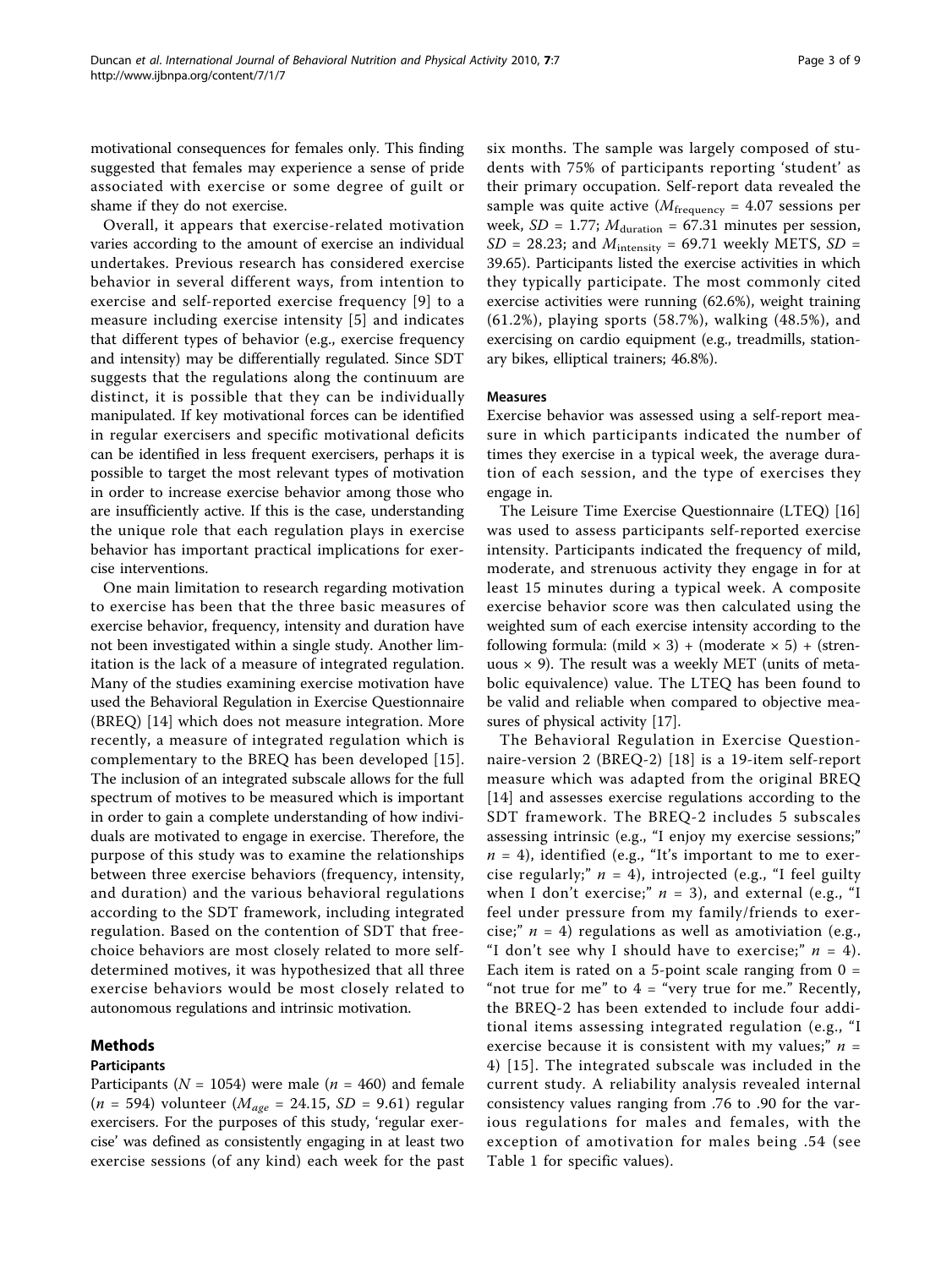<span id="page-3-0"></span>Table 1 Descriptive statistics for age, frequency, duration, intensity and BREQ subscales

| <b>Variables</b>       |       | Females ( $n = 594$ ) |     | Males ( $n = 460$ ) |       |     |  |
|------------------------|-------|-----------------------|-----|---------------------|-------|-----|--|
|                        | м     | SD                    | α   | м                   | SD    |     |  |
| Age                    | 24.15 | 9.81                  |     | 24.15               | 9.35  |     |  |
| Frequency (times/week) | 3.97  | 1.70                  |     | 4.20                | 1.84  |     |  |
| Duration (mins)        | 65.21 | 26.80                 |     | 70.02               | 29.78 |     |  |
| Intensity (LTEQ-METS)  | 70.55 | 38.42                 |     | 68.63               | 41.19 |     |  |
| Intrinsic motivation   | 3.06  | 0.75                  | .87 | 3.07                | 0.82  | .88 |  |
| Integrated regulation  | 2.70  | 1.02                  | .90 | 2.76                | 1.00  | .89 |  |
| Identified regulation  | 3.22  | 0.68                  | .76 | 3.16                | 0.74  | .79 |  |
| Introjected regulation | 1.97  | 1.08                  | .80 | 1.72                | 1.15  | .82 |  |
| External regulation    | 0.82  | 0.84                  | .84 | 0.84                | 0.87  | .85 |  |
| Amotivation            | 0.13  | 0.31                  | .54 | 0.20                | 0.47  | .79 |  |

Note.  $M =$  Mean; SD = standard deviation; BREQ = Behavioral Regulation in Exercise Questionnaire; LTEQ = Leisure Time Exercise Questionnaire; BREQ scale,  $0 =$  "not true for me" to  $4 =$  "very true for me.

#### Procedures

All study procedures were approved by a university research ethics board. Participants were approached by the researcher prior to or following their workouts in their regular gym setting. Once informed consent was obtained, the participants completed the BREQ-2R, LTEQ, and demographic information.

#### Results

# Preliminary Data Screening

The data was screened in order to detect missing values and outliers as well as to test for conformity with the assumptions of multiple regression (normality, linearity, and homoscedasticity). The analysis revealed no missing values and no cases of extreme responses (values > 4 standard deviation units from the mean on any measure). An examination of the distribution properties and histograms of each variable indicated that the amotivation variable deviated substantially from normality and warranted transformation. A logarithmic transformation with the addition of a constant to each value was conducted in order to normalize the amotivation variable [[19\]](#page-8-0). All subsequent analyses were conducted using the transformed amotivation variable. No violations to the assumptions of linearity or homoscedasticity were observable through an examination of scatterplots of the residuals indicating that the data was suitable to undergo regression analyses.

#### Descriptive Statistics, T-tests, and Bivariate Correlations

Descriptive statistics for both males ( $n = 460$ ) and females ( $n = 594$ ) are presented in Table 1. The data confirmed that the males and females were all highly active, reporting mean exercise frequency scores of 4.20  $(SD = 1.84)$  and 3.97  $(SD = 1.70)$  workouts per week respectively. Furthermore, mean scores for the exercise intensity variable (weekly METS) were slightly higher than values reported in previous research [\[5](#page-7-0)[,20\]](#page-8-0).

Mean scores for the subscales of the BREQ revealed an expected pattern in which individuals reported participating in exercise for more autonomous reasons compared to more controlling reasons [[5](#page-7-0)[,21\]](#page-8-0). Specifically, for both genders, identified was the most strongly endorsed regulation followed by intrinsic, integrated, introjected, external, and amotivation respectively.

T-tests revealed that males and females differed significantly ( $p < .017$  to control for type 1 error) in terms of the typical duration of exercise sessions  $(t(931.79)$  = 2.72,  $p = .007$ ). In this case, males reported exercising for longer durations than females (Table 1). No significant difference was observed between males and females number of exercise sessions per week (frequency; t  $(1052) = 2.07, p = .039$  or for exercise intensity  $(t(1052))$  $= -.78, p = .436$ .

Correlations were conducted between each of the variables of the BREQ and the three exercise behaviors (frequency, intensity, and duration; Table [2](#page-4-0) and Table [3](#page-4-0)). The analyses revealed a theoretically consistent pattern of relationships in which adjacent subscales from the BREQ were more strongly and positively correlated with subscales theorized to be more proximal along the motivation continuum. This finding is consistent with previous research [[5](#page-7-0)] and supports the concept of a motivational continuum as proposed by SDT [[6-8\]](#page-7-0).

Strong correlations were found between the identified and integrated subscales for both males ( $r = .74$ ,  $p =$ .0001) and females ( $r = .78$ ,  $p = .0001$ ). Some researchers have indicated that bivariate correlations >.70 between variables may suggest collinearity [[19\]](#page-8-0). An examination of the collinearity diagnostics revealed that when the condition index was high  $(>10)$ , no two variables had variance proportions exceeding the recommended threshold (.50) [[22\]](#page-8-0) and therefore it was determined that the subscales were not collinear.

In line with self-determination theory, all three exercise behaviors were more strongly correlated with intrinsic motivation and the more autonomous forms of extrinsic motivation for males and females. For males, exercise frequency and intensity were most strongly related to identified regulation, while duration of exercise was most strongly related to integrated regulation. Similar to males, for females, identified regulation had the strongest relationship with exercise intensity and integrated regulation was most strongly related to frequency. For females, however, integrated regulation was also most strongly related to duration of exercise.

#### Simultaneous Multiple Regression Analyses

Regression analyses were conducted to examine the relationships between exercise regulations and the three exercise behaviors. Based on the results of the t-tests revealing a significant difference between males and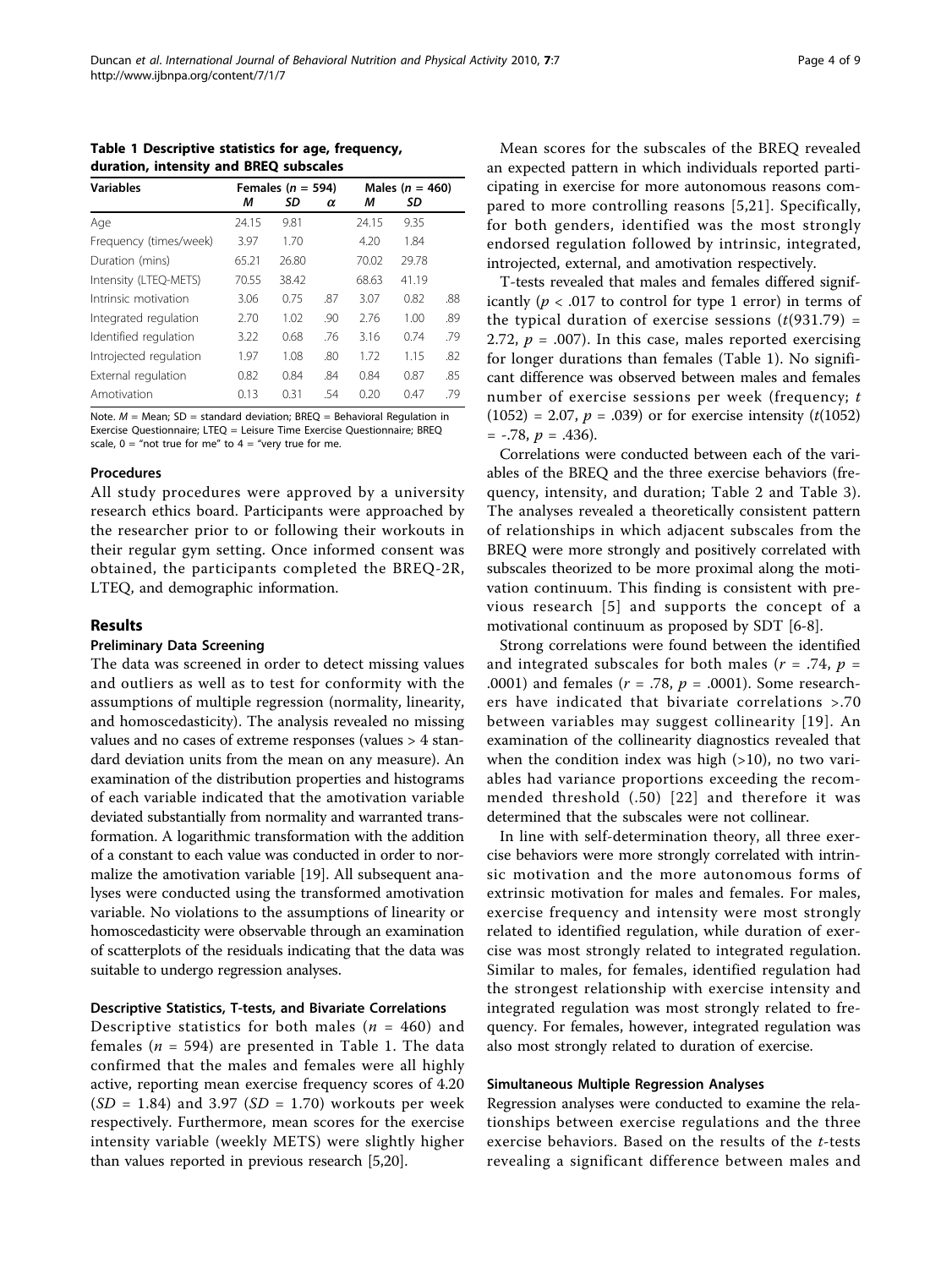| Variable                  |                          | 2                        | 3                        | 4                        | 5                        | 6                        |                          | 8                        | 9      |
|---------------------------|--------------------------|--------------------------|--------------------------|--------------------------|--------------------------|--------------------------|--------------------------|--------------------------|--------|
| 1. Frequency              | $\overline{\phantom{a}}$ |                          |                          |                          |                          |                          |                          |                          |        |
| 2. Duration               | $.26***$                 | $\overline{\phantom{0}}$ |                          |                          |                          |                          |                          |                          |        |
| 3. Intensity              | $.45***$                 | $.19***$                 | $\overline{\phantom{a}}$ |                          |                          |                          |                          |                          |        |
| 4. Intrinsic motivation   | $.30**$                  | $.24***$                 | $.20**$                  | $\overline{\phantom{a}}$ |                          |                          |                          |                          |        |
| 5. Integrated regulation  | $.41***$                 | $30***$                  | $.21***$                 | $.65***$                 | $\overline{\phantom{a}}$ |                          |                          |                          |        |
| 6. Identified regulation  | $.42***$                 | $.29***$                 | $.22***$                 | $.65***$                 | .78***                   | $\overline{\phantom{a}}$ |                          |                          |        |
| 7. Introjected regulation | $.25***$                 | $.23***$                 | $.17***$                 | $.32***$                 | $.50***$                 | $.53***$                 | $\overline{\phantom{a}}$ |                          |        |
| 8. External regulation    | .03                      | .03                      | .07                      | $-0.08$                  | .09                      | .05                      | $.35***$                 | $\overline{\phantom{a}}$ |        |
| 9. Amotivation            | $-20**$                  | $-06$                    | $-14$                    | $-33**$                  | $-35***$                 | $-44***$                 | $-13**$                  | $.25***$                 | $\sim$ |

<span id="page-4-0"></span>Table 2 Bivariate Correlations between BREQ, exercise frequency, duration, intensity for males

 $* p < .01$ .

\*\*\*  $p < .001$ .

females for one of the dependent variables (i.e., duration of exercise), and previous research which has conducted regression analyses separately by gender [\[5](#page-7-0)], the current analyses involved separate regression analyses for males and females.

Results of the analyses revealed that integrated and identified regulations were significant predictors of exercise frequency for both males and females (Table [4\)](#page-5-0). In terms of duration of exercise, integrated regulation was found to be a significant and positive predictor for males and females (Table [5\)](#page-5-0). Finally, introjected regulation was found to be a positive predictor of exercise intensity for females only, while none of the behavioral regulations were a unique predictor of intensity among men (Table [6](#page-6-0)).

# **Discussion**

The purpose of this study was to examine the relationships between three exercise behaviors (frequency, intensity, and duration) and various behavioral regulations. For males and females, both identified and integrated regulations were found to be positive predictors of exercise frequency. These findings are consistent with our original hypothesis and with the contention of SDT that free choice behaviors can be predicted by more autonomous motives. Previous research examining the relationship between behavioral regulations and various motivational consequences (i.e., behavioral intention, effort and importance, and exercise behavior) found that more autonomous regulations predicted behavioral intention however integrated regulation was not assessed [\[5](#page-7-0)]. These findings highlight the importance of including a measure of integrated regulation when assessing exercise motivation.

In the current investigation, integrated regulation was the strongest (and the only significant) predictor of exercise duration for males and females. This finding suggests that individuals are more likely to engage in longer bouts of physical activity if they feel that exercising is consistent with their identity. If free choice behaviors, such as exercise, are associated with autonomous motivation in general, why did integrated regulation emerge as the only significant predictor of exercise duration? Perhaps it is the nature of the exercise behavior under investigation. Without a doubt, individuals who are characterized as regular exercisers are aware of the many physiological and psychological benefits that are associated with routine (i.e., regular frequency) exercise. As a result, it is not surprising that regular exercisers have aligned their values and goals with routine

|  |  |  |  |  | Table 3 Bivariate Correlations between BREQ, exercise frequency, duration, intensity for females |
|--|--|--|--|--|--------------------------------------------------------------------------------------------------|
|--|--|--|--|--|--------------------------------------------------------------------------------------------------|

| Variable                  |                          | 2                        | 3                        | 4                        | 5                        | 6                        |                          | 8                        | 9      |
|---------------------------|--------------------------|--------------------------|--------------------------|--------------------------|--------------------------|--------------------------|--------------------------|--------------------------|--------|
| 1. Frequency              | $\overline{\phantom{a}}$ |                          |                          |                          |                          |                          |                          |                          |        |
| 2. Duration               | $.31***$                 | $\overline{\phantom{0}}$ |                          |                          |                          |                          |                          |                          |        |
| 3. Intensity              | $.43***$                 | $.22***$                 | $\overline{\phantom{a}}$ |                          |                          |                          |                          |                          |        |
| 4. Intrinsic              | $.34***$                 | $.18***$                 | $.25***$                 | $\overline{\phantom{a}}$ |                          |                          |                          |                          |        |
| 5. Integrated regulation  | $.41***$                 | $30***$                  | $.21***$                 | $.65***$                 | $\overline{\phantom{a}}$ |                          |                          |                          |        |
| 6. Identified regulation  | $.42***$                 | $.29***$                 | $.22***$                 | $.65***$                 | .78***                   | $\overline{\phantom{a}}$ |                          |                          |        |
| 7. Introjected regulation | $.24***$                 | $.12***$                 | $.20**$                  | $.21***$                 | $.50***$                 | $.53***$                 | $\overline{\phantom{a}}$ |                          |        |
| 8. External regulation    | $-0.09*$                 | -.06                     | $-.01$                   | $-16***$                 | .09                      | .05                      | $.27***$                 | $\overline{\phantom{a}}$ |        |
| 9. Amotivation            | $-14***$                 | $-12***$                 | $-16***$                 | $-28**$                  | $-35***$                 | $-44***$                 | $-10***$                 | $.25***$                 | $\sim$ |

\*\* $p < .01$ .

\*\*\*  $p < .001$ .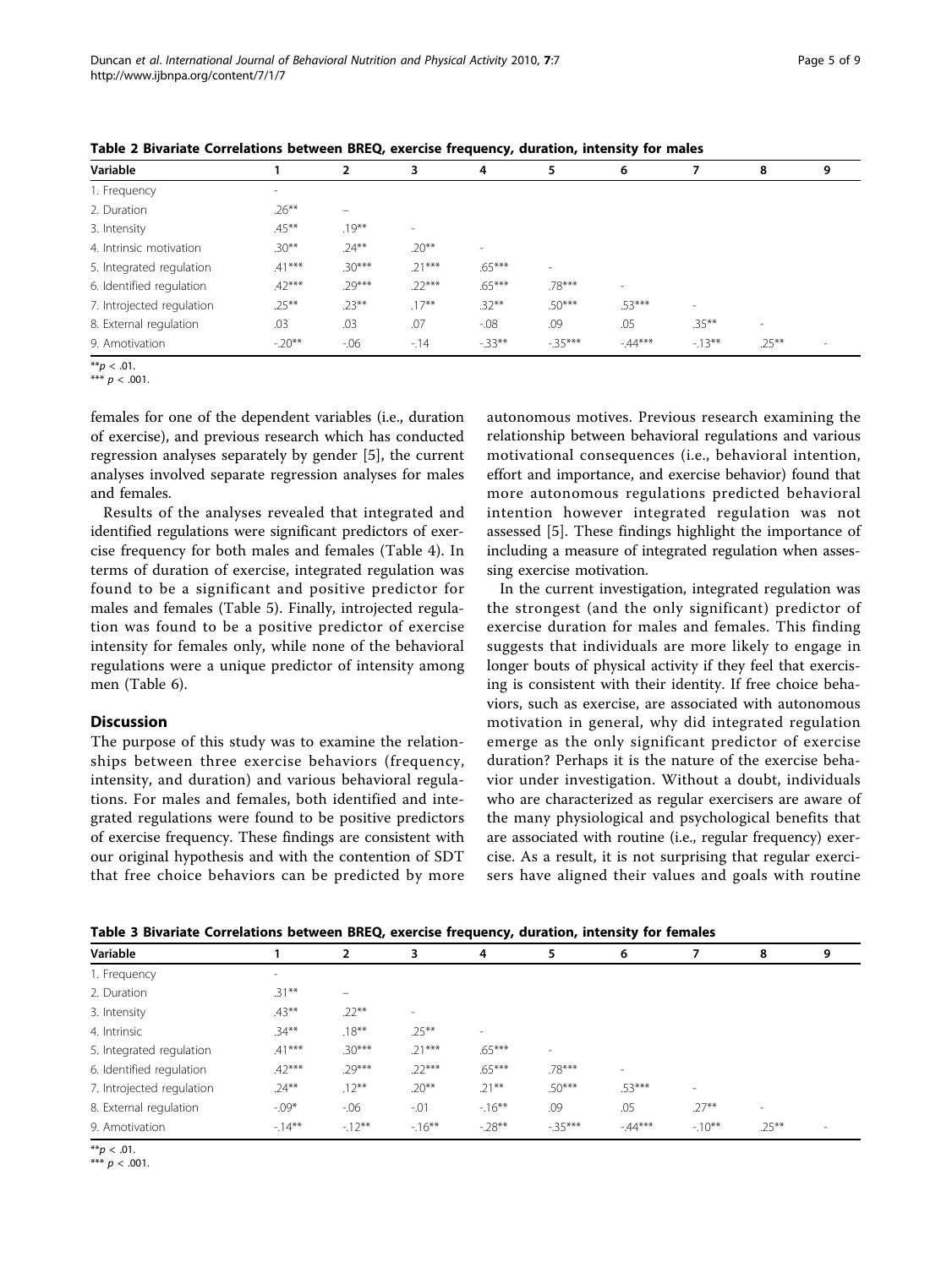| Variable               | F          | df     | $R^{2adj}$ | B       | SE <sub>B</sub> | β       | t         |
|------------------------|------------|--------|------------|---------|-----------------|---------|-----------|
| Males                  | $18.25***$ | 6, 453 | .18        |         |                 |         |           |
| Intrinsic motivation   |            |        |            | $-0.02$ | .13             | $-.01$  | $-16$     |
| Integrated regulation  |            |        |            | .38     | .13             | .20     | $2.82***$ |
| Identified regulation  |            |        |            | .62     | .19             | .25     | $3.23***$ |
| Introjected regulation |            |        |            | .04     | .09             | .02     | .42       |
| External regulation    |            |        |            | $-.01$  | .10             | $-.01$  | $-13$     |
| Amotivation            |            |        |            | $-22$   | .75             | $-0.02$ | $-30$     |
| Females                | 38.50***   | 6,587  | .28        |         |                 |         |           |
| Intrinsic motivation   |            |        |            | $-0.03$ | .11             | $-0.02$ | $-30$     |
| Integrated regulation  |            |        |            | .65     | .09             | .39     | $7.20***$ |
| Identified regulation  |            |        |            | .38     | .15             | .15     | $2.51***$ |
| Introjected regulation |            |        |            | .09     | .07             | .06     | 1.35      |
| External regulation    |            |        |            | $-15$   | .08             | $-0.07$ | $-1.92$   |
| Amotivation            |            |        |            | .17     | .71             | .01     | .23       |

<span id="page-5-0"></span>Table 4 Multiple regression analysis predicting exercise frequency from exercise regulations

\*\*  $p < .01$ .

\*\*\*  $p < .001$ .

exercise. It also seems logical that individuals who value the benefits associated with regular exercise have incorporated that behavior into their sense of identity. With exercise frequency, more is generally thought of as better, but with exercise duration, longer is not necessarily better. The duration of exercise depends on the goals of the exercise program and the intensity of the exercise and it can range from a few minutes to a few hours [[23](#page-8-0)]. As a result, individuals may not build their exercise-related values and goals based on a 'longer is better' conception. It is possible however, that longer bouts of exercise play a stronger role in confirming ones exercise identity compared to shorter bouts of exercise, in part, as a function of the amount of time the individual invests each week in exercise participation.

The results of the current study revealed the importance of integrated regulation in the prediction of regular physical activity. Integration involves identifying that engaging in a behavior is an important part of one's identity, is proposed to be the most autonomous of the external regulations, and tends to be associated with behavioral persistence and more adaptive psychological outcomes [\[24](#page-8-0)]. The current analyses revealed that, in the motivational profile of a regular exerciser, the creation of an identity surrounding exercise, that is, believing that being 'an exerciser' is an important part of 'who I am' is

|  |  | Table 5 Multiple regression analysis predicting exercise duration from exercise regulations |  |  |  |  |  |  |  |  |
|--|--|---------------------------------------------------------------------------------------------|--|--|--|--|--|--|--|--|
|--|--|---------------------------------------------------------------------------------------------|--|--|--|--|--|--|--|--|

| Variable               | F         | df     | $R^{2adj}$ | B        | SE <sub>B</sub> | β       | t         |
|------------------------|-----------|--------|------------|----------|-----------------|---------|-----------|
| Males                  | 9.48***   | 6, 453 | .10        |          |                 |         |           |
| Intrinsic motivation   |           |        |            | 2.11     | 2.26            | .06     | .93       |
| Integrated regulation  |           |        |            | 4.80     | 2.26            | .16     | $2.13*$   |
| Identified regulation  |           |        |            | 4.69     | 3.26            | .12     | 1.44      |
| Introjected regulation |           |        |            | 2.44     | 1.49            | .09     | 1.64      |
| External regulation    |           |        |            | $-1.30$  | 1.73            | $-0.04$ | $-75$     |
| Amotivation            |           |        |            | 22.24    | 12.75           | .09     | 1.74      |
| Females                | $6.61***$ | 6,587  | .05        |          |                 |         |           |
| Intrinsic motivation   |           |        |            | 2.80     | 2.01            | .08     | 1.39      |
| Integrated regulation  |           |        |            | 4.98     | 1.61            | .19     | $3.09***$ |
| Identified regulation  |           |        |            | $-2.84$  | 2.74            | $-0.07$ | $-1.04$   |
| Introjected regulation |           |        |            | 1.77     | 1.18            | .07     | 1.50      |
| External regulation    |           |        |            | $-1.58$  | 1.40            | $-0.05$ | $-1.13$   |
| Amotivation            |           |        |            | $-18.29$ | 12.68           | $-06$   | $-1.44$   |

$$
*p<.05.
$$

\*\*  $p < .01$ .

\*\*\*  $p < .001$ 

 $*_{p}$  < .05.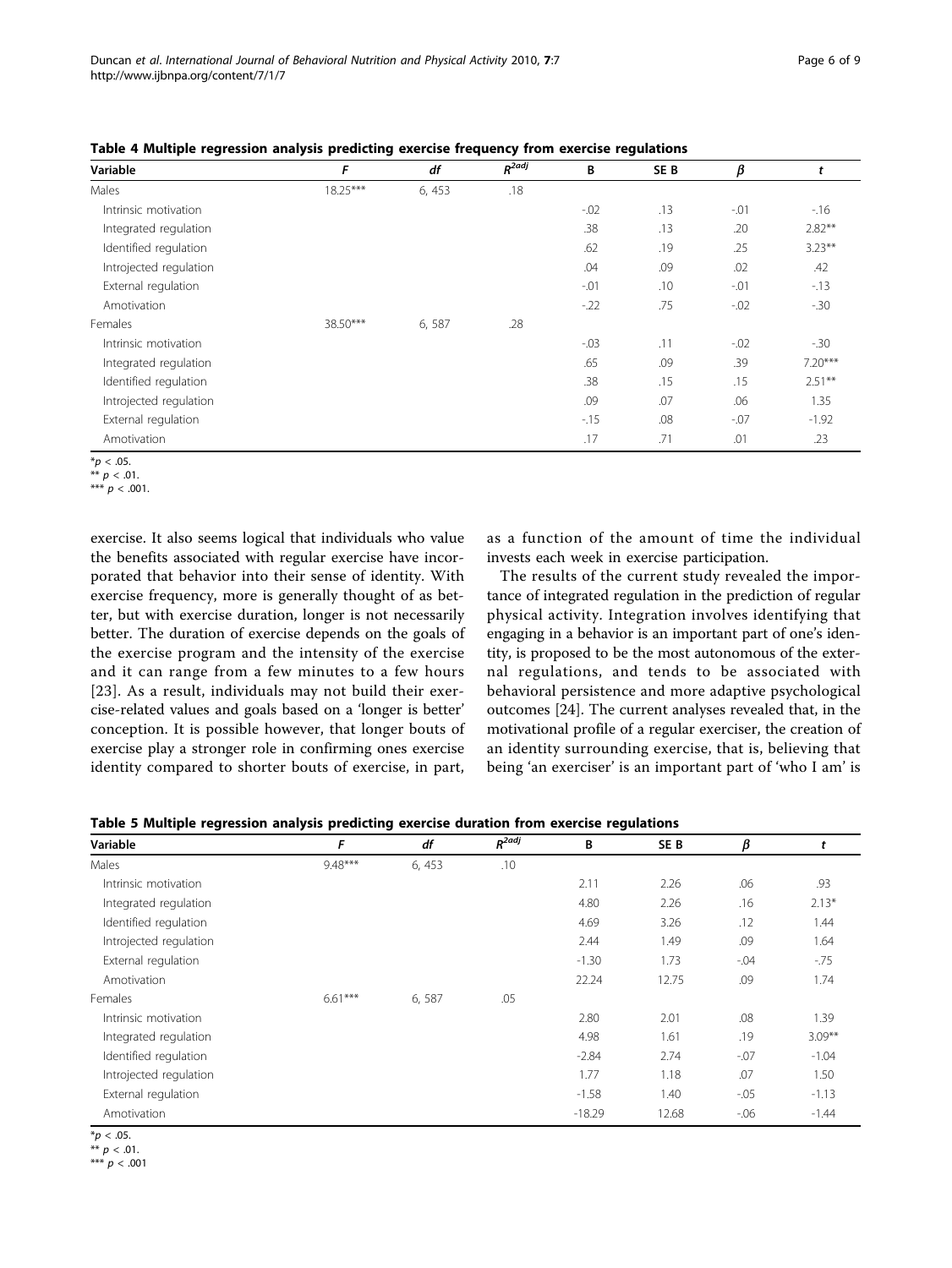| Variable               | F          | df     | $R^{2^{adj}}$ | B        | SE <sub>B</sub> | β       |         |
|------------------------|------------|--------|---------------|----------|-----------------|---------|---------|
| Males                  | $5.28***$  | 6, 453 | .05           |          |                 |         |         |
| Intrinsic motivation   |            |        |               | 4.54     | 3.12            | .09     | 1.42    |
| Integrated regulation  |            |        |               | 1.51     | 3.20            | .04     | .47     |
| Identified regulation  |            |        |               | 3.68     | 4.63            | .07     | .79     |
| Introjected regulation |            |        |               | 1.85     | 2.11            | .05     | .88     |
| External regulation    |            |        |               | 3.33     | 2.45            | .07     | 1.36    |
| Amotivation            |            |        |               | $-28.20$ | 18.09           | $-08$   | $-1.56$ |
| Females                | $11.22***$ | 6,587  | .09           |          |                 |         |         |
| Intrinsic motivation   |            |        |               | 5.47     | 2.82            | .11     | 1.94    |
| Integrated regulation  |            |        |               | 3.02     | 2.26            | .08     | 1.34    |
| Identified regulation  |            |        |               | 4.42     | 3.84            | .08     | 1.15    |
| Introjected regulation |            |        |               | 3.85     | 1.66            | .11     | $2.32*$ |
| External regulation    |            |        |               | .40      | 1.97            | .01     | .20     |
| Amotivation            |            |        |               | $-32.11$ | 17.78           | $-0.08$ | $-1.81$ |

<span id="page-6-0"></span>Table 6 Multiple regression analysis predicting exercise intensity from exercise regulations

crucial. In light of this, exercise practitioners should work to develop programs which seek to integrate exercise into an individual's personal value system and help to influence people to include the word 'exerciser' as a selfdescriptor. For individuals who are moderately active, it may be possible to influence integrated regulation through a goal setting intervention in which goal setting could be used as a conduit for enhancing exercise-related identity. For example, the exerciser could be encouraged to establish exercise-related goals and use self-monitoring to track their progress toward these goals. In turn, this self-monitoring could be used as a means to substantiate the individual's exercise identity.

Interestingly, introjected regulation was the only significant predictor of exercise intensity, and this was the case for females only. Exercise intensity was not predicted by the autonomous regulations or intrinsic motivation. This finding is consistent with previous findings that introjected regulation predicted exercise behavior and the effort and importance associated with exercise for females [\[5](#page-7-0)] and suggests that intense exercise is driven by a sense of obligation, rather than more adaptive and personally significant motives. Research examining the motivating forces behind exercise dependence has found a similar link. For example, it has been found that introjected regulation was the strongest predictor of exercise dependence [[25\]](#page-8-0). In addition, researchers examined individuals who exhibited symptoms of exercise dependence and found that introjected regulation approached significance as a positive predictor of exercise intensity [\[12\]](#page-7-0).

It is not surprising that a sense of obligation drives exercise intensity for women. This may even be the case for women who are not exercise dependent. One study found that college-aged women believe that intense physical activity expends more energy than longer sessions of lower intensity physical activity (such as household chores) although this is not necessarily the case [[26\]](#page-8-0). This study also found that college-aged women focused on the rate of caloric expenditure as an indication of an effective activity. Further research found that throughout an acute exercise session, women experienced a significant decrease in positive affect between the first minute of exercise and the minute before they reached their ventilatory threshold [[27\]](#page-8-0). Together, these findings demonstrate that while women feel the need to exercise intensely, they do not tend to enjoy this type of activity. The problem that arises with this is that people who experience more controlling types of behavioral regulation tend not to persist at an activity for extended periods of time [[28](#page-8-0),[29\]](#page-8-0). While women recognize the importance of more intense exercise, they are not exhibiting motivation that will lead them to persist at higher intensity exercise. Exercise programs and interventions that are autonomy enhancing may prove to be effective in increasing the frequency with which women engage in intense exercise.

While this study did provide some insight into the link between motivation and exercise behavior, the results must be interpreted with some degree of caution as all of the exercise behavior measures were taken by self-report. Specifically, it is difficult to accurately assess exercise intensity using self-report measures [\[30](#page-8-0)]. Future research would do well to examine the link between motivation and objectively measured exercise behavior. Further, the current sample was composed primarily of undergraduate students. While this sample did allow for the depiction of the motivational profile of a regular

 $*_{D}$  < .05.

<sup>\*\*</sup>  $p < .01$ .

<sup>\*\*\*</sup>  $p < .001$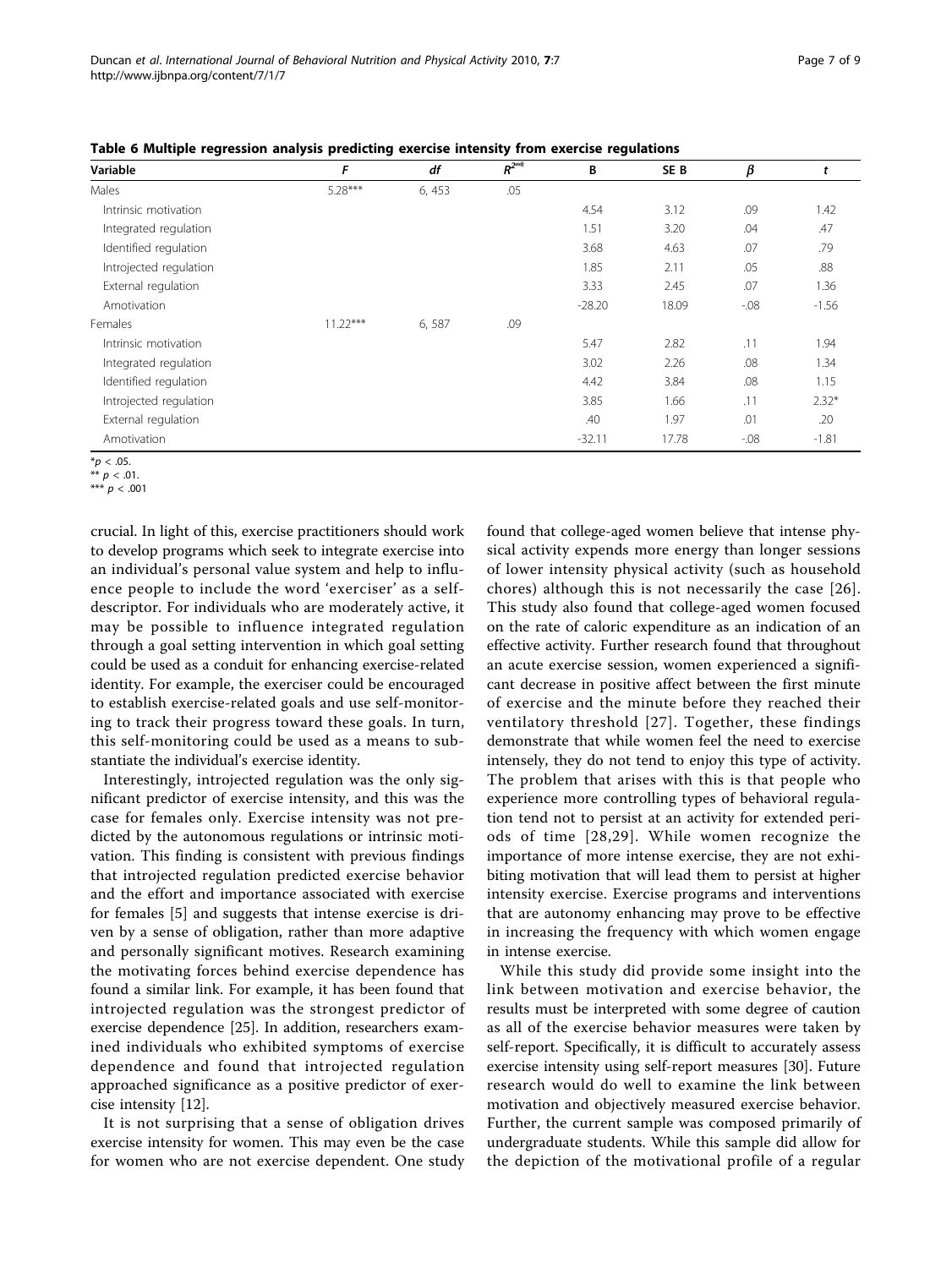<span id="page-7-0"></span>exerciser, it may be specific to the sample under investigation. For example, the motivational drive and exercise-related identity of a middle-aged male is likely to be strikingly different from that of a university-aged female. Over the lifespan, the role that exercise plays in an individual's life is likely to change. In the current investigation it was noted that males and females differed in terms of the role that introjected regulation played in motivating regular exercise behavior. Perhaps this difference would be attenuated (or enhanced) for males and females in different age groups. While general motivational patterns are likely to remain constant (e.g., exercisers experiencing primarily by autonomous motives), it may be more realistic to examine motivational profiles that are specific to different demographic groups.

There are two important strengths associated with this study. First, we were able to measure the entire spectrum of motives proposed by SDT [6]. This allowed us to identify the most important motivational forces behind various characteristics of exercise behavior. Second, we examined the motivation behind three different characteristics of exercise in the same study. This allowed us to gain some understanding about how motivation affects decisions to engage in exercise of varying frequency, intensity, and duration. It may be possible to influence persistence among exercise initiates using interventions that target their motivational profile and influence their development toward a profile more similar to that of a regular exerciser. Overall, the current investigation provides an important first step in determining the motivational profile of a regular exerciser which will provide a necessary point of reference with which to develop such interventions.

#### Conclusions

The results of the present study revealed that various characteristics of exercise are differentially regulated. Furthermore, in the motivational profile of a regular exerciser, identified and integrated regulations are important contributors to exercise frequency while integrated regulation plays an important role in determining exercise duration. The influence that integration has on exercise behavior indicates that an individual's exerciserelated identity can be influential in determining their exercise behavior. This finding points to the importance of measuring integrated regulation in an exercise context and the need for practitioners to develop programs that aim to enhance exercise-related identity in order to increase exercise participation among individuals.

#### Author details

<sup>1</sup>School of Kinesiology, The University of Western Ontario, London, Ontario, N6A 3K7, Canada. <sup>2</sup>Brock University, Faculty of Applied Health Science, Department of Physical Education and Kinesiology, 500 Glenridge Avenue, St Catharines, ON, L2S 3A1, Canada. <sup>3</sup>Department of Kinesiology, California State University, East Bay, 25800 Carlos Bee Blvd Hayward, CA, 94542, USA.

#### Authors' contributions

LRD has contributed to the collection, analysis, and interpretation of data as well as drafting the manuscript. CRH has contributed to the interpretation of the data and revisions of the manuscript. PMW has contributed to drafting the background information, analyzing the data and critically revising the manuscript. JO has contributed to the data collection as well as drafting and revising the manuscript. All authors have given final approval of the version to be published.

#### Authors' information

LRD - MA, PhD Candidate, School of Kinesiology, The University of Western Ontario, Canada.

CRH- PhD, Professor, School of Kinesiology, The University of Western Ontario, Canada.

PMW- PhD, Associate Professor, Faculty of Applied Health Science,

Department of Physical Education and Kinesiology, Brock University, Canada. JO- PhD, Lecturer, Department of Kinesiology, California State University, East Bay, United States.

#### Competing interests

The authors declare that they have no competing interests.

#### Received: 28 September 2009 Accepted: 26 January 2010 Published: 26 January 2010

#### References

- 1. Warburton D, Nicol CW, Bredin S: [Health benefits of physical activity: The](http://www.ncbi.nlm.nih.gov/pubmed/16534088?dopt=Abstract) [evidence.](http://www.ncbi.nlm.nih.gov/pubmed/16534088?dopt=Abstract) Canadian Medical Association Journal 2006, 174:801-809.
- 2. Public Health Agency of Canada: Canada's physical activity guide to healthy active living. [http://www.phac-aspc.gc.ca/pau-uap/paguide/index.](http://www.phac-aspc.gc.ca/pau-uap/paguide/index.html) [html.](http://www.phac-aspc.gc.ca/pau-uap/paguide/index.html)
- 3. Williams PT, Franklin B: [Vigorous exercise and diabetic, hypertensive, and](http://www.ncbi.nlm.nih.gov/pubmed/17986900?dopt=Abstract) [hypercholesterolemia medication use.](http://www.ncbi.nlm.nih.gov/pubmed/17986900?dopt=Abstract) Medicine and Science in Sports and Exercise 2007, 39(11):1933-1941.
- 4. Gutin B, Yin Z, Humphries MC, Barbeau P: [Relations of moderate and](http://www.ncbi.nlm.nih.gov/pubmed/15817847?dopt=Abstract) [vigorous physical activity to fitness and fatness in adolescents.](http://www.ncbi.nlm.nih.gov/pubmed/15817847?dopt=Abstract) American Journal of Clinical Nutrition 2005, 81:746-750.
- 5. Wilson PM, Rodgers WM, Fraser SN, Murray TC: [Relationships between](http://www.ncbi.nlm.nih.gov/pubmed/15532364?dopt=Abstract) [exercise regulations and motivational consequences in university](http://www.ncbi.nlm.nih.gov/pubmed/15532364?dopt=Abstract) [students.](http://www.ncbi.nlm.nih.gov/pubmed/15532364?dopt=Abstract) Research Quarterly for Exercise and Sport 2004, 75(1):81-91.
- 6. Deci EL, Ryan RM: Intrinsic motivation and self-determination in human behavior New York, NY: Plenum Press 1985.
- 7. Ryan RM, Deci EL: [Self-determination theory and the facilitation of](http://www.ncbi.nlm.nih.gov/pubmed/11392867?dopt=Abstract) [intrinsic motivation, social development, and well-being.](http://www.ncbi.nlm.nih.gov/pubmed/11392867?dopt=Abstract) American Psychologist 2000, 55:68-78.
- 8. Ryan RM: [Psychological needs and the facilitation of integrative](http://www.ncbi.nlm.nih.gov/pubmed/7562360?dopt=Abstract) [processes.](http://www.ncbi.nlm.nih.gov/pubmed/7562360?dopt=Abstract) Journal of Personality 1995, 63:397-428.
- 9. Mullan E, Markland D: Variations in self-determination across the stages of change for exercise in adults. Motivation & Emotion 1997, 21:349-362.
- 10. Frederick CM, Ryan RM: Differences in motivation for sport and exercise and their relations with participation and mental health. Journal of Sport Behavior 1993, 16:124-146.
- 11. Duncan L, Hall C, Rodgers WM, Wilson P: Re-examining the dimensions of obligatory exercise. 2010.
- 12. Edmunds J, Ntoumanis N, Duda JL: [Examining exercise dependence](http://www.ncbi.nlm.nih.gov/pubmed/17035261?dopt=Abstract) [symptomology from a self-determination perspective.](http://www.ncbi.nlm.nih.gov/pubmed/17035261?dopt=Abstract) Journal of Health Psychology 2006, 11:887-903.
- 13. Li F: The exercise motivation scale: Its multifaceted structure and construct validity. Journal of Applied Sport Psychology 1999, 11:97-115.
- 14. Mullan E, Markland D, Ingledew D: A graded conceptualization of self determination in the regulation of exercise behavior: Development of a measure using confirmatory factor analytic procedures. Personality and Individual Differences 1997, 23:745-752.
- 15. Wilson PM, Rogers WM, Loitz CC, Scime G: "It's who I am... Really!" The importance of integrated regulation in exercise contexts. Journal of Applied Biobehavioral Research 2006, 11:79-104.
- 16. Godin G, Shepherd R: A simple method to assess exercise behavior in the community. Canadian Journal of Applied Sport Science 1985, 10:141-146.